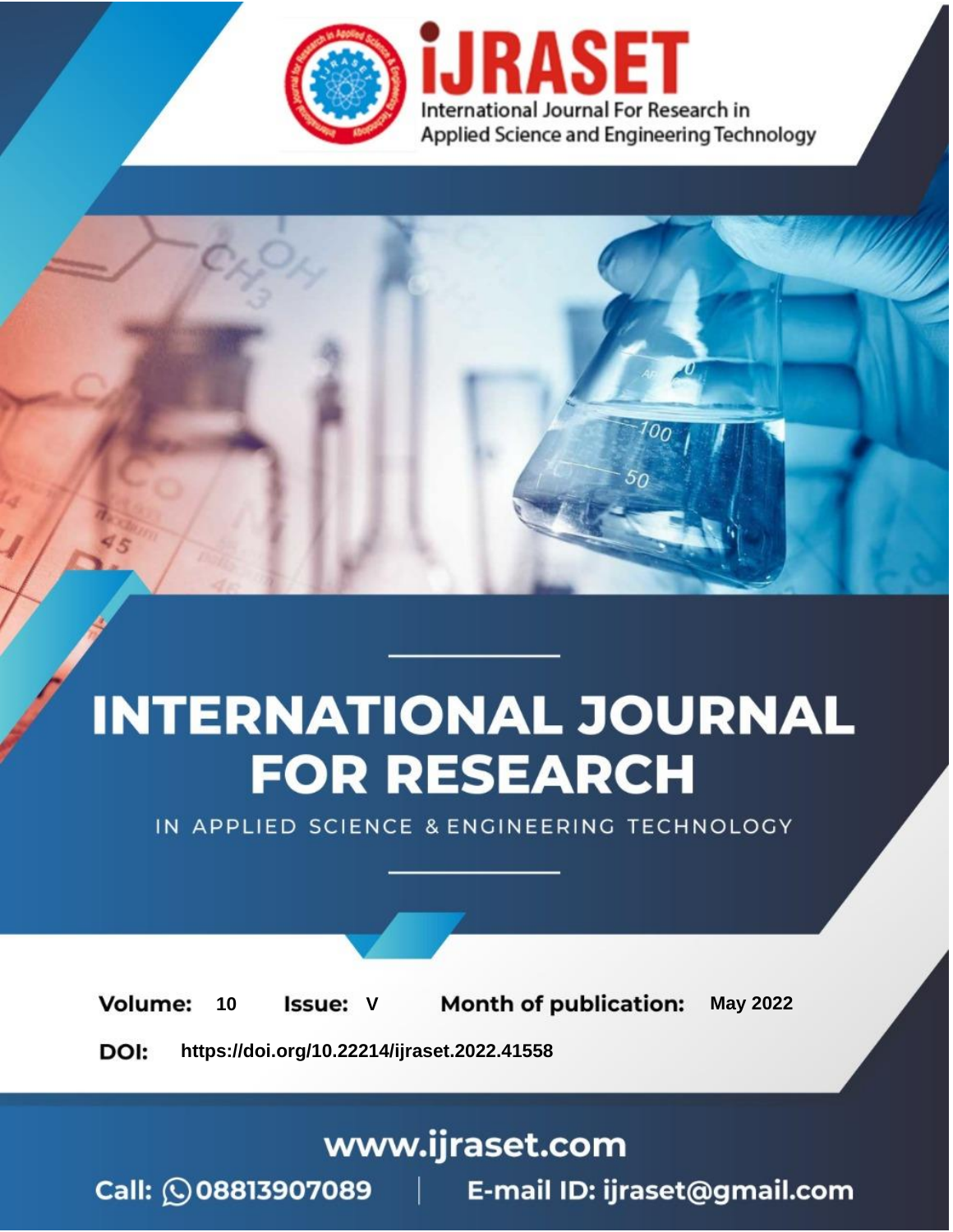

### **A Comprehensive Survey on Plant Disesases Detection**

Mr. Kathan Gohil<sup>3</sup>, Prof. Amita Tailor<sup>1</sup>, Prof. Anjali Solanki<sup>2</sup> *1, 2, 3Computer Engineering Department, Parul Institute of Engineering and Technology,Parul University 1,2* 

*Abstract: India is an agricultural country. The life and economy of a farmer depends on agriculture. If any disease occurs in his crop, his entire crop goes into loss. Therefore, timely identification and diagnosis of the disease in the crop is very important. With this idea, we have created this product. So that the farmer can know whether the plant is diseased or not by inputting the photo of the leaf in this software. And if so, he can get information about the disease. This whole process he can do from his home just through a Smartphone.*

*Keywords: plant disease, artificial neural network, deep learning, Support Vector Machine*

#### **I. INTRODUCTION**

Having diseases is quite natural in crops due to changing climatic and environmental conditions. Diseases affect the growth and produce of the crops and are often difficult to control. To ensure good quality and high production, it is necessary to have accurate disease diagnosis and control actions to prevent them in time.

In India, Agriculture plays an essential role because of the rapid growth of population and increased demand for food. Therefore, it needs to increase in crop yield. One major effect on low crop yield is disease caused by bacteria, virus and fungus.

Farmers can collect the information and data by use of precision agriculture in in-formation technology to make the best decision on high output from the farm. Precision agriculture is a new technology, which provides advanced techniques to improve farm output. By utilising these advanced technologies, it is possible to achieve economic growth in agriculture. Precision agriculture can be used for many applications like pest detection in plants, weed detection, yield production of crops and plant disease detection etc. A farmer uses pesticides to control pests, prevent diseases and to in-crease crop yield. The diseases in crops are creating problems of low production and economic losses to farmers and agricultural industries. Therefore, identification of disease and its severity has become necessary.

Disease identification in plants is most important in a successful farming system. In general, a farmer recognizes the symptoms of disease in plants by using naked eye observations and this requires continuous monitoring. However, this process is more expensive in large plantations and sometimes this may be less accurate. In some countries like India, farmers may have to show the specimen to experts, this makes time consuming and more expensive.

It can be prevented by using plant diseases detection techniques. Machine learning methods can be used for disease identification because it mainly applies on data themselves and gives priority to outcomes of certain task.

Types of diseases : Plant Diseases Caused by Fungi Cankers Damping off Downy mildew Ergot Powdery mildew Root rots Rusts Scab Seed decay Smuts Soft rots, dry rots Wilts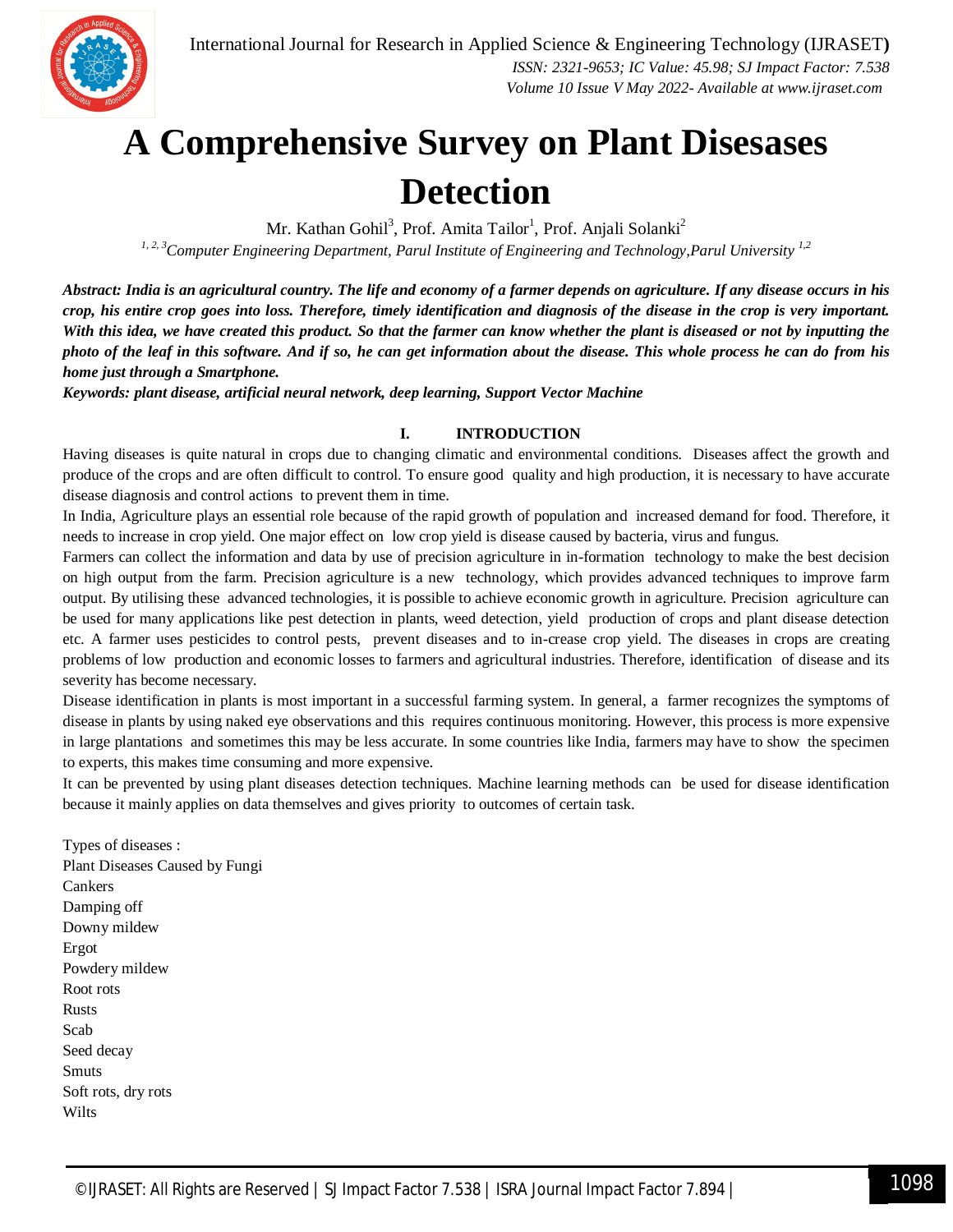

Plant Diseases Caused by Bacteria Bacterial wilts Blights Cankers Bacterial speck Crown gall Leaf spot Pith necrosis Soft rots

Plant Diseases Caused by Viruses Mosaic leaf Curly top Yellowing of leaf Bud Blight

Plant Diseases Caused by Nematodes Hairy root Root-knot Root lesions Necrosis and stunting by foliar nematodes

Plant Diseases Caused by Mycoplasmas Aster yellows Pear decline Western X

#### **II. RELATED WORK**

Extensive surveys have been conducted to compare disease detection and classification techniques in Machine learning. We studied Support Vector Machine (SVM) Classification Technique, Artificial Neural Network (ANN) Classification Technique, K-Nearest Neighbor Classification Technique, Fuzzy C-Means Classifier and Convolutional Neural Network Classification methods used in detection of plant diseases and its efficiency,

#### *A. SVM Classifier*

SVM Classifier is a supervised learning method in Machine learning were analysed data is used for classification. The following authors used SVM Classifier in disease detection of different crops. [1] Detection of diseases on citrus trees which include grapefruit, lemons, lime and oranges leaf attack by canker and anthracnose diseases. The experimental result obtained 95% of genuine acceptance rate. [2] Grape plant diseases Downy Mildew and Powdery Mildew detected and give 88.89% average accuracy for both the diseases. [3] oil palm leaf diseases Chimaera and Anthracnose detection achieve accuracy of 97% and 95% respectively. [4] Potato plant diseases are Late blight and Early blight detection over 300 publicly available images with accuracy 95%. [5] Grape leaf diseases Black Rot, Esca and Leaf Blight are classified with accuracy using features from both LAB and HSI colour models. [6] Developed a method to identify diseases in Tea plants. Three different types of diseases with less in features are detected using SVM classifiers. The developed method classified the diseases with accuracy of 90%. [7] Used for soybean culture to detect three different diseases Downy Mildew, Frog eye, and Septoria leaf blight. They reported with average classification accuracy approximately 90% using a big dataset.

#### *B. ANN Classifier*

Artificial Neural Network is a computational model in machine learning and pattern recognition. Related work on Plant disease detection using ANN classifier as follows. [8] Evaluated a proposed work for recognition of plant diseases using feed forward back propagation algorithm and it performed well with a precision of around 93%.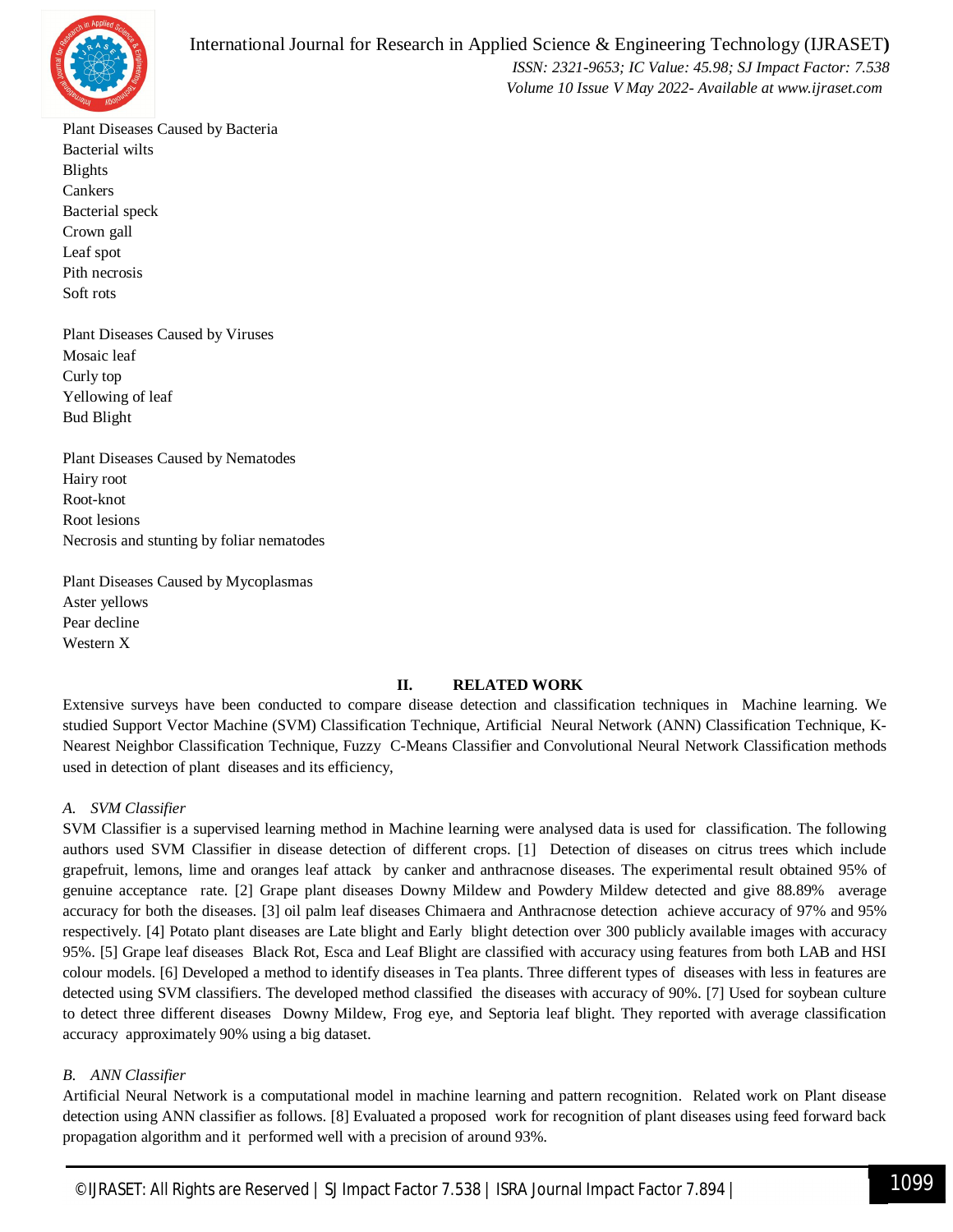

International Journal for Research in Applied Science & Engineering Technology (IJRASET**)**  *ISSN: 2321-9653; IC Value: 45.98; SJ Impact Factor: 7.538 Volume 10 Issue V May 2022- Available at www.ijraset.com*

They tested solutions on early scorch, cottony mould, late scorch, and tiny whiteness diseases which affect plants. [9] Developed a model to increase the accuracy in identification of two types of diseases caused by fungus: Downy Mildew and Powdery Mildew in cucumber plants. [10] Introduced a system to recognize and classify diseases like leaf spot, bacterial blight, fruit spot and fruit rot diseases of pomegranate plant using back-propagation algorithm and the experimental result shows around 90% accuracy. [11] Proposed work on identification of groundnut plant disease is cercospora (leaf spot) using neural network Back propagation method. The experimental results and observation shows out of 100 sample diseased leaf images they classified four types of diseases and secured 97.41% of accuracy. [12] Proposed a method to detect pomegranate plant disease and observed using 40 images with accuracy of 90%.

#### *C. KNN Classifier*

K-Nearest Neighbors has been used for pattern recognition, statistical estimation and classification in Machine Learning. We made a survey on plant disease detection using KNN classifier as follows. [13] Proposed an algorithm for identification of disease in sugarcane culture. Image processing algorithms are used for feature extraction. It secured an accuracy of 95% for Leaf scorch disease detection in sugarcane leaf. [14] Developed a method to estimate severity and detection of cotton plant disease Grey Mildew disease achieved with accuracy of 82.5% using 40 images. [15] Proposed an algorithm for plant disease detection using the GLCM feature extraction method and KNN classifier. The KNN classifier is proposed rather than SVM classifier to classify data in multiple classes. The performance is tested in the terms of accuracy is in-creased compared with SVM classifier.

#### *D. FUZZY Classifier*

Related work on Fuzzy Classifiers in plant disease detection is an author [16] presenting a method to identify the presence of infection in wheat crop images using Fuzzy Classifier. This algorithm is tested with the dataset of healthy and unhealthy leaves. The classification of healthy and unhealthy leaves found with accuracy of 88% and recognition of disease accuracy is 56%.

#### *E. Deep Learning*

Deep learning is a different learning method in ANN and also a part of machine learning methods. [17] Proposed a model to detect healthy leaves and 13 different diseased leaves of peach, cherry, pear, Apple and Grapevine using CNN classification technique. More than 30000 images used in the dataset, achieved accuracy between 91% and 98% for separate class test and average accuracy 96.3%. [18] Developed a method for plant disease detection using public dataset 54306 images of 14 crops and 26 diseases and performed with accuracy 99.35% using 20% of testing data and 98.2% using 80% of testing data

#### **III. REVIEW OF LITERATURE**

The working of different papers is explained individually after that comparative table is created to compare methodology and limitations/future scope.

Eisha Akanksha,Neeraj Sharma and Dr. Kamal Gulati's proposed methodology works as:(1)images are converted into RGB format and the images present in the nodes are removed.(2) the R band is given to the feature extraction stage. (3) the selected attributes are fed to the classifier to classify an image as normal or abnormal. (4)For classification, an optimised probabilistic neural network (OPNN) is utilised. The PNN classifier is improved by using artificial jelly optimization (AJO) algorithm. Finally, the Northern leaf blight disease leaf images are fed to the segmentation stage to separate the affected portion of a leaf.[1]

Ilaria Buja,Erika Sabella,Anna Grazia Monteduro,Maria Serena Chiriacò,Luigi De Bellis,Andrea Luvisi and Giuseppe Maruccio's portable systems and interconnection with Internet of Things (IoT) play a pivotal role. Here we review innovative diagnostic methods based on nanotechnologies and new perspectives concerning information and communication technology (ICT) in agriculture, resulting in an improvement in agricultural and rural development and in the ability to revolutionise the concept of "preventive actions", making the difference in fighting against phytopathogens, all over the world.[2]

Nkolika Nwazor's methods of improving the performance of plant disease detection and prediction using artificial neural network techniques are presented. The hyperspectral fungi dataset of 21 plant species were collected and trained using back propagation algorithms of an artificial neural network to improve the conventional hyperspectral sensor. The system was modelled using selfdefining equations and universal modelling diagrams and then implemented in the neural network toolbox in Matlab. The system was tested validated and the result showed a fungi detection accuracy of 96.61% and the percentage increment was 19.53%.[3]

Punam Bedi and Pushkar Gole's paper use a publicly available dataset named PlantVillage to get the leaf images of peach plants. The proposed system achieves 99.35% training accuracy and 98.38% testing accuracy using only 9,914 training parameters.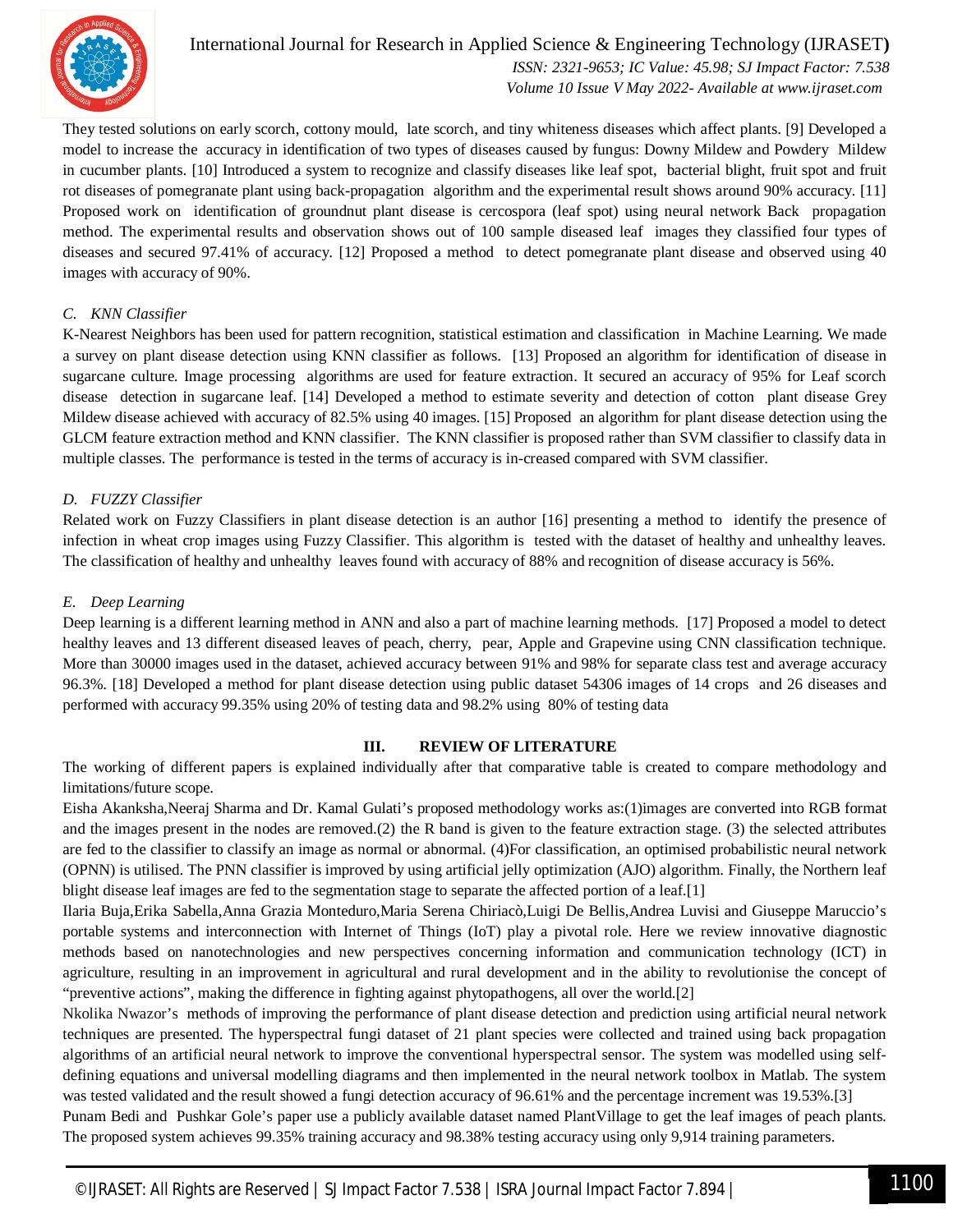

#### International Journal for Research in Applied Science & Engineering Technology (IJRASET**)**

 *ISSN: 2321-9653; IC Value: 45.98; SJ Impact Factor: 7.538 Volume 10 Issue V May 2022- Available at www.ijraset.com*

The proposed hybrid model requires a lesser number of training parameters as compared to other approaches existing in the literature. This, in turn, significantly decreases the time required to train the model for automatic plant disease detection and the time required to identify the disease in plants using the trained model.[4]

Akshai KP and J.Anitha deep learning model is trained to classify the different plant diseases.The convolutional neural network (CNN) model is used due to its massive success in image-based classification. The deep learning model provides faster and more accurate predictions than manual observation of the plant leaf. In this work, the CNN model and pre-trained models such as VGG, ResNet, and DenseNet models are trained using the dataset. Among them, the DenseNet model achieves the highest accuracy.[5]

Xulang Guan's new plant disease detection approach by combining four CNN models. The experiment used an open source database of 36258 images classified in 10 plant species and 61 classes of healthy and diseased plant leaves. 36258 images were divided into two datasets with31718 images for the training set and 4540 images for the validation set. Four CNN models including Inception, Resnet,Inception Resnet, and Densenet were deployed and the results of CNN models were processed by a stacking method. The use of the stacking method achieved an 87% accuracy rate, which is a significant improvement compared to the result of using a single CNN model. The relatively high accuracy rate indicates that using a combination of CNN models by a stacking method could be an appropriate approach that can be extended to practical cultivation conditions as an advanced plant disease warning tool.[6]

Ms. Deepa,Ms. Rashmi N and Ms. Chinmai Shetty have developed a novel approach by using machine learning techniques to predict plant diseases. Experimental results show that the plant diseases can be accurately classified.[7]

Arunabha M. Roy and Jayabrata Bhaduri's deep learning enabled object detection model for multi-class plant disease has been proposed based on a state-of-the-art computer vision algorithm. While most existing models are limited to disease detection on a large scale, the current model addresses the accurate detection of fine-grained, multi-scale early disease detection. The proposed model has been improved to optimise for both detection speed and accuracy and applied to multi-class apple plant disease detection in the real environment. The mean average precision (mAP) and F1-score of the detection model reached up to 91.2% and 95.9%, respectively, at a detection rate of 56.9 FPS. The overall detection result demonstrates that the current algorithm significantly outperforms the state-of-the-art detection model with a 9.05% increase in precision and 7.6% increase in F1-score. The proposed model can be employed as an effective and efficient method to detect different apple plant diseases under complex orchard scenarios.[8]

Kirti and Navin Rajpal have used The PlantVillage Dataset, which contains images of grape plant leaves affected from Block Rot Disease as well as the pictures of healthy leaves. HSV and  $L^*a^*b^*$  colour models are used for the segmentation purposes. The healthy part and the diseased part of the leaves are separated using colour based techniques and the features are stored for each leaf. The colour of the diseased part is very much different from the healthy part of the leaves which makes it easier to detect the disease on the basis of color. The machine learning is done using the Support Vector Machine Classifier and the results are analysed on different Kernels of SVM. The highest accuracy achieved is 94.1%.[9]

V V Srinidhi,Apoorva Sahay and K. Deeba's project uses Deep Convolutional Neural Networks models namely EfficientNet and DenseNet to detect Apple plant diseases from Images of apple plant leaves and accurately classify them into 4 classes. The categories include "healthy", "scab", "rust and "multiple diseases''. In this project, the apple leaf disease dataset is improved using data augmentation and image annotation techniques, namely Canny Edge Detection, Blurring and Flipping. Based on augmented dataset, models using EfficientNetB7 and DenseNet are proposed providing accuracy of 99.8% and 99.75% respectively and overcoming known shortcomings of convolutional neural networks. [10]

Waleed M.Ead and Mohamed M.Abbassy have developed a proposed system With the objective that information about the malady occasion could be quickly and exactly provided to the farmers, consultants and experts. This accordingly reduces the checking of massive fields by individuals. In sickness affirmation from the picture, the key is to remove the brand name feature of the infected locale. As specified by the infection the features may change. The features that are isolated from the image are shading, shape surface and so on. Now and again for identification of the ailment more features are removed and these isolated features would construct the equipment similarly as programming cost. This further causes an increase in the eccentricism and the calculation time. Subsequently it is essential to reduce the element data.<sup>[11]</sup>

Pradeep Kumar Mugithe, Rohit Varma Mudunuri, Rajasekar. B and Karthikeyan. S's proposed system aims at developing image processing techniques for disease detection and alerting. Steps involved in this are image acquisition, image processing, image segmentation, feature extraction, classification and disease categorization. After detecting the disease, it sends the alerts through the buzzer.[12]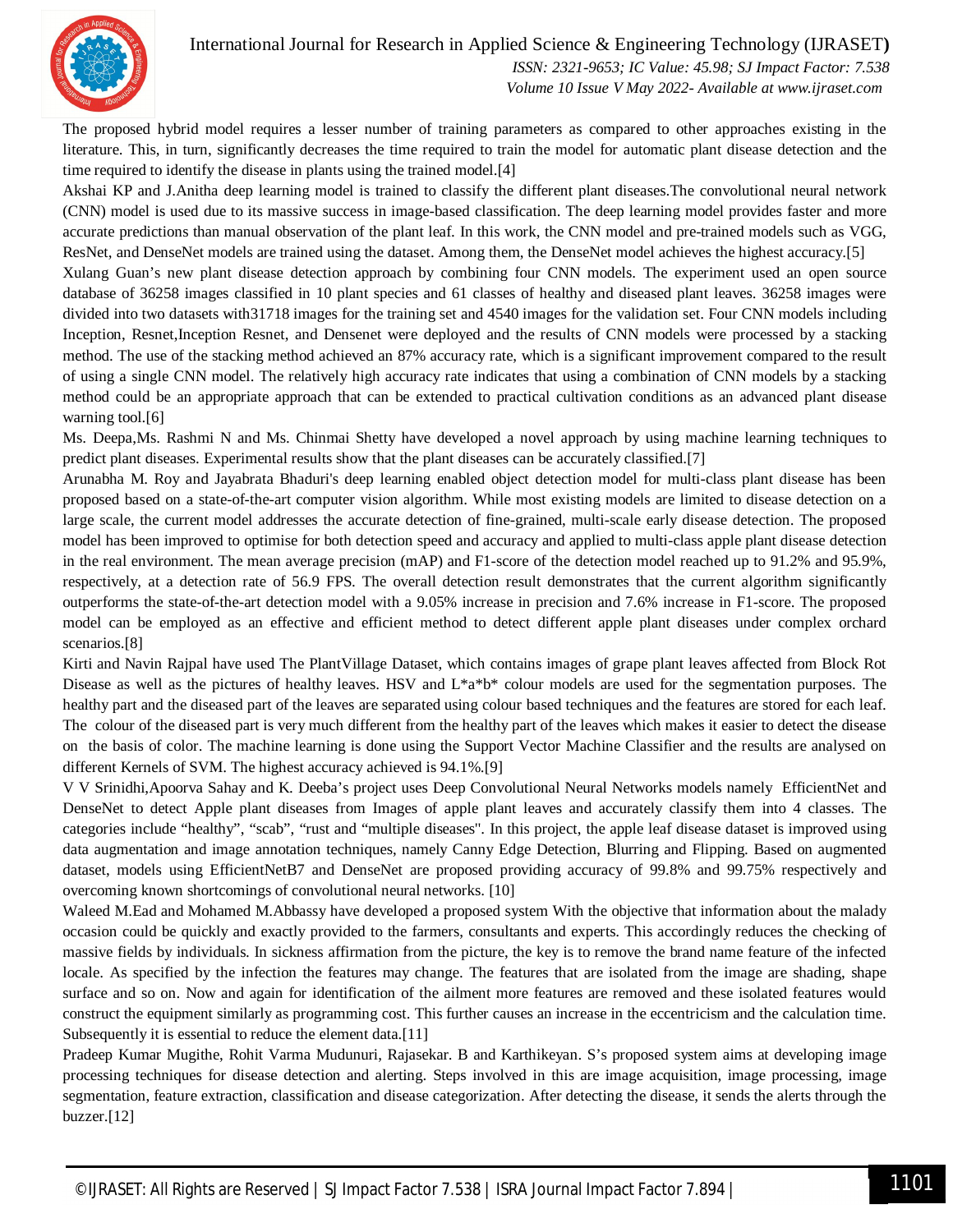

International Journal for Research in Applied Science & Engineering Technology (IJRASET**)**  *ISSN: 2321-9653; IC Value: 45.98; SJ Impact Factor: 7.538*

 *Volume 10 Issue V May 2022- Available at www.ijraset.com*

Rohit Nalawade,Apoorv Nagap,Lakhan Jindam and Prof. Meena Ugale's proposed system provides the leaf disease detection along with complete surveillance of the field with real-time values of field factors like temperature, humidity, moisture, etc. i.e. real-time monitoring. User can automatically control the flow of water if not physically present via app, also the real time values can be tracked.[13]

N Gobalakrishnan, K Pradeep, C J Raman, L Javid Ali and M P Gopinath's study on detection of plant diseases had explored the use of generalised image processing techniques and machine learning algorithms that can be applied at various stages of a plant's life cycle.

Presently there are several techniques based on automation or computer vision perspectives for detecting plant diseases. But still they are incomprehensive and lack precision. Also it is impossible to detect all diseases using any single method. Research can be extended by developing systems that are capable of detecting various pests and leaf diseases also. Infections caused by pests too are increasing day by day resulting in loss of production. Therefore the need of the hour is to develop fast and accurate systems for detecting the pests and leaf diseases.[14]

Rajasekaran.C, Arul.S, Devi.S, Gowtham.G and Jeyaram.S's Artificial Intelligence is an emerging sector in all fields of work for automation and to improve efficiency. It is also included in the agricultural sector to improve crop yield by identifying the disease affection early and classify the type of disease affected for taking precautionary measurements to prevent spreading to other plants in the field.

This becomes possible by image processing on computer vision and train the model by using VGG-16 architecture which is Convolutional Neural Network algorithms.[15]

Sumathi Bhimavarapu and Vinitha Panicker J's Infrastructural defects to determine the illnesses of the crop utilised within the agricultural quarter improvising special standards and solutions. The diagnosis of the different scenario and cause for diseases had been let to indulge in the current mobile technology suitable for the controlling of the disease using wireless scenario or switches. Our paper imparts on the current existing design technique as SVM, providing the mathematical and functional aspects of the design ensuring to improve the locating diseases using test and train scenarios. The setup for the SVM model is also taken into account for considerations of the different data sets of the images related to different crops, nothing to provide the correct information of the problem scenario.

These problems might exist due to natural or man-made for each set of the disease observed and identified. Hence recognition of the diseases would suffice the design criteria ensuring different parametric criteria for each level of training and test set provided. To ensure the novel and more accurate scenario different set of data set have been in consideration for different test and train images providing higher and reliable accuracy for the proposed model as part of CNN applying as Transfer learning. Different scenarios of the plant disease image have been considered as data set of 15617 images under restricted cases improvising a train model on CNN with transfer learning. The accuracy observed from the design model is observed 98.56% on the considered test vectors providing required feasibility. These designs also provide a better and convenient solutions for the people utilising the current technologies.[16]

Fatma MARZOUGUI,Mohamed ELLEUCH and Monji KHERALLAH's System apply a computer methodology on Deep Learning systems based on artificial neural networks, this branch also allows for the early detection of plant diseases, by applying convolutional neural networks (CNNs) familiar with some of the famous architectures, notably the "ResNet" architecture, using an augmented dataset containing images of healthy and diseased leaves (each leaf is manually cut and placed on a uniform background) with acceptable accuracy rates in the research environment.

This Deep Learning technique has shown very good performance for various object detection problems. The model fulfils its role by classifying images into two categories (disease-free) and (diseased). According to the results obtained, the developed system achieves better detection performances than those proposed in the state of the art. Finally, to compare their performances, we use the implementation under Anaconda 2019.10.[17]

Radha N and Swathika R's Automated plant disease detection techniques are useful to detect the symptoms of diseases at an early stage in big farms.

The dataset used for this work contain images of various plants consisting of both diseased and healthy leaves. Convolution Neural Network (CNN) is used to train the model for detecting the plant diseases.The plants considered include Corn, Strawberry, Grape, Tomato and Potato plants. The model predicts the health of most of the plants with optimal accuracy of prediction being 85% and negligible loss of 0.25 was observed in the course of training the data.[18]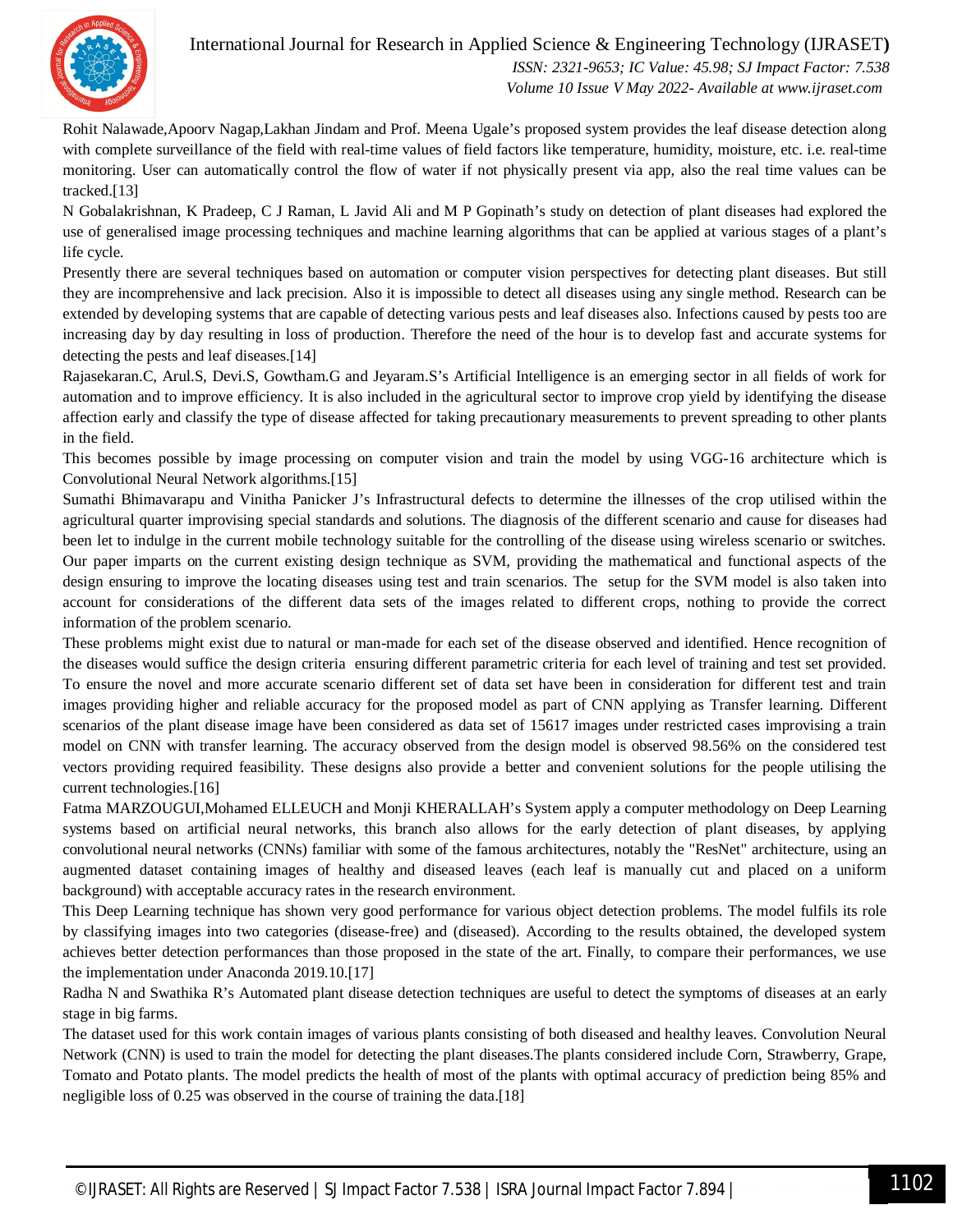

International Journal for Research in Applied Science & Engineering Technology (IJRASET**)**  *ISSN: 2321-9653; IC Value: 45.98; SJ Impact Factor: 7.538 Volume 10 Issue V May 2022- Available at www.ijraset.com*

#### **IV. OBSERVATION TABLE**

| Sr<br>No.      | Paper Name                                                                                                                                | Publication<br>Yr. | Conferen<br>ce/Journa<br>ls | Methodology/tool/techniques<br>used                                                                                                           | Future scope                                                                                                                                                                                                                                                                                                                                 |
|----------------|-------------------------------------------------------------------------------------------------------------------------------------------|--------------------|-----------------------------|-----------------------------------------------------------------------------------------------------------------------------------------------|----------------------------------------------------------------------------------------------------------------------------------------------------------------------------------------------------------------------------------------------------------------------------------------------------------------------------------------------|
| $\mathbf{1}$   | Probabilistic<br>Optimized<br>Neural<br>Network based Automatic Detection 2021<br>of Maize Plant Disease Detection[1]                     |                    | ieee                        | Probabilistic neural<br>Artificial<br>network.<br>optimization, Segmentation.                                                                 | It is possible to identify and solve similar types of<br>jelly diseases in maize plant. Also can work on other crops<br>too.                                                                                                                                                                                                                 |
| 2              | Advances in Plant Disease Detection<br>and Monitoring:From Traditional 2021<br>Assays to In-Field Diagnostics[2]                          |                    | <b>MDPI</b>                 | IoT and remote sensing                                                                                                                        | there are<br>still challenges in making new approaches available<br>on a large scale, if compared to other<br>areas of manufacturing.                                                                                                                                                                                                        |
| 3              | Plant<br>Disease<br>Detection<br>and<br>Monitoring Using Artificial Neural 2022<br>Network[3]                                             |                    | Research<br>gate            | artificial<br>neural<br>network<br>backpropagation algorithms                                                                                 | It was found that artificial neural networks can be<br>used to improve hyperspectral sensors, a cheap and<br>intelligent fungi sensor was developed.                                                                                                                                                                                         |
| $\overline{4}$ | Plant disease detection using hybrid<br>based<br>model<br>convolutional<br>on<br>autoencoder<br>and<br>convolutional<br>neural network[4] | 2021               | KeAi                        | Convolutional autoencoder<br>Deep learning in agriculture                                                                                     | can be tried to<br>reduce the number of features used for prediction<br>using the CAE<br>Convolutional neural network network without a significant decrease in the<br>classification accuracy of<br>plant disease detection. Also can be worked on other<br>crops                                                                           |
| 5              | Plant disease classification using $ 2021 $<br>deep learning[5]                                                                           |                    | <b>IEEE</b>                 | Convolutional neural network                                                                                                                  | Future work includes expanding the dataset and<br>increasing the number of classes. Another future<br>work<br>$\mathbf{a}$<br>model<br>deploying<br>the<br>into<br><sub>a</sub><br>website/application as it will help<br>farmers/<br>pathologies to identify different diseases using<br>mobile cameras.                                    |
| 6              | A Novel Method of Plant Leaf<br>Disease Detection Based on Deep<br>Learning and Convolutional Neural<br>Network[6]                        | 2021               | <b>IEEE</b>                 | Deep learning in agriculture                                                                                                                  | The further step is to explore how to estimate the<br>probability a plant would get infected or even predict<br>the disease type the plant might develop.                                                                                                                                                                                    |
| 7              | A Machine Learning Technique for<br>Identification of Plant Diseases in 2021<br>Leaves[7]                                                 |                    | <b>IEEE</b>                 | Support<br>machine<br>vector<br>(SVM)                                                                                                         | constant monitoring of the<br>farm is necessary. This is a tedious process. This is<br>also very<br>costly, when the size of the farm is huge. Due to this<br>difficulty, even agricultural experts are not able to<br>diagnose<br>the diseases easily and find a solution to the problem.                                                   |
| 8              | A Deep Learning Enabled Multi-<br>Class Plant Disease Detection Model 2021<br><b>Based on Computer Vision[8]</b>                          |                    | <b>MDPI</b>                 | neural net-<br>computer vision                                                                                                                | The current study focuses on plant disease detection<br>deep learning; convolution in the apple, which has significant<br>commercial value due to its vast dietary and<br>works; artificial intelligence; nutritional qualities. We can build a system which<br>can identify similar disease in apple plant as well as<br>other fruit plants |
| 9              | Black Rot Disease Detection in<br>Grape Plant (Vitis vinifera) Using<br>Colour Based Segmentation<br>&<br>Machine Learning[9]             | 2021               | <b>IEEE</b>                 | Pattern Recognition, SVM,<br>Colour<br>HSV,<br>Detection, Supervised<br>Learning, Machine Learning.                                           | The diseases in<br>Based plants can be segmented/separated with the use of<br>color-based<br>image processing techniques.                                                                                                                                                                                                                    |
| 10             | Plant Pathology Disease Detection in<br>Leaves<br>Using<br>Apple<br>Convolutional Neural Networks[10]                                     | Deep $2021$        | <b>IEEE</b>                 | Machine<br>Learning,<br>Deep<br><b>Convolutional Neural</b><br>Networks,<br>Augmentation, Canny Edge blurring, etc can be used.<br>Detection, | To build models with better training<br>Data set edge detection, flipping, convolution,                                                                                                                                                                                                                                                      |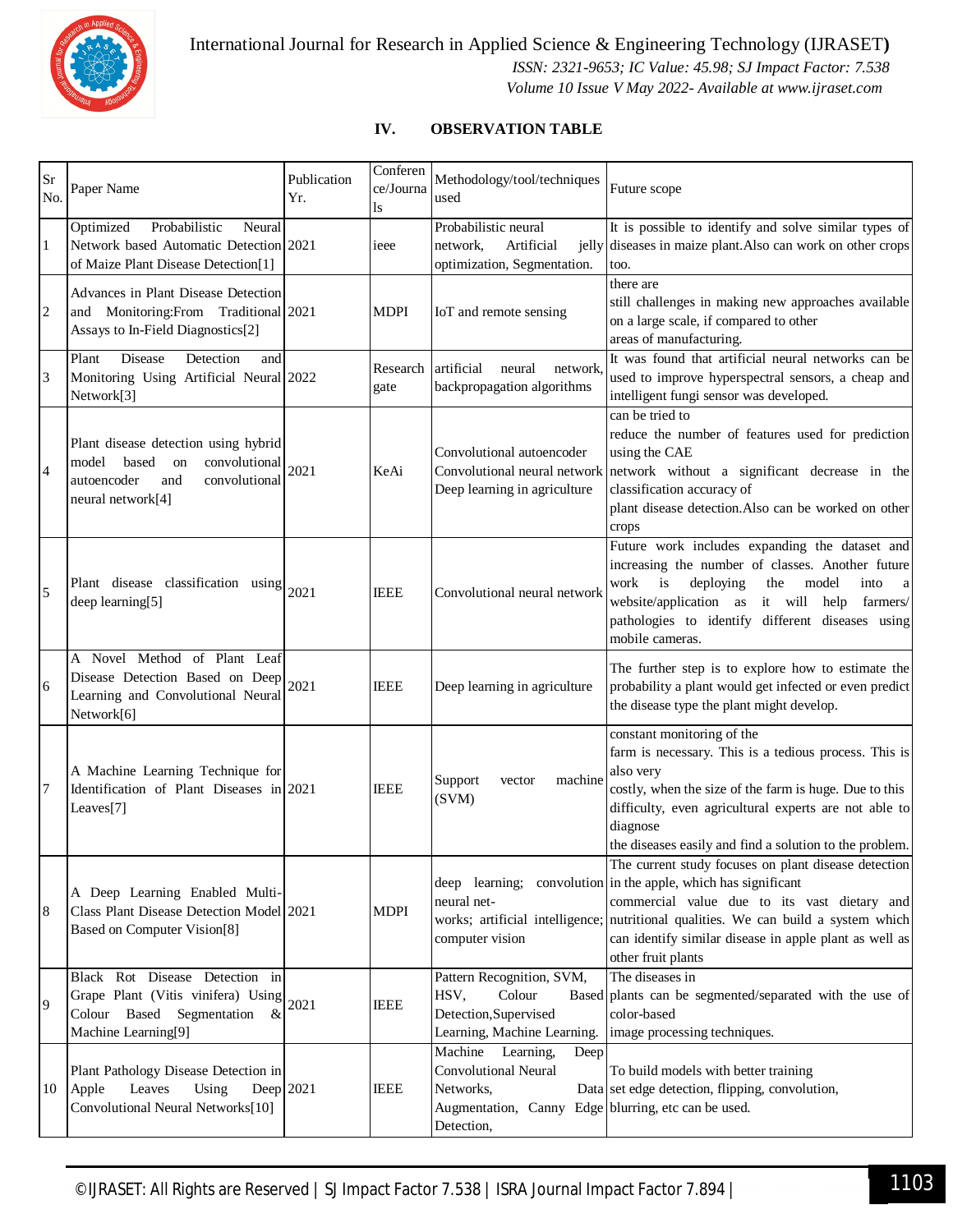

#### International Journal for Research in Applied Science & Engineering Technology (IJRASET**)**

 *ISSN: 2321-9653; IC Value: 45.98; SJ Impact Factor: 7.538*

 *Volume 10 Issue V May 2022- Available at www.ijraset.com*

| 11 | IOT Based on Plant Diseases<br>Detection and Classification[11]                                                                      | 2021 | <b>IEEE</b> | Intelligent<br>Agriculture<br>practices,<br>Processing, IOT                                         | Picture can identify similar disease in other plants too                                                                                                                                                                                                                                                                                                                  |
|----|--------------------------------------------------------------------------------------------------------------------------------------|------|-------------|-----------------------------------------------------------------------------------------------------|---------------------------------------------------------------------------------------------------------------------------------------------------------------------------------------------------------------------------------------------------------------------------------------------------------------------------------------------------------------------------|
| 12 | Image Processing Technique for<br>Detection<br>Automatic<br>Plant<br>of<br>Diseases and Alerting System in<br>Agricultural Farms[12] | 2021 | <b>IEEE</b> | image processing,<br>segmentation, Clustering,                                                      | System can also be modified into automatic disease<br>detection,<br>alerting<br>and<br>Pesticides<br>Selection<br>Suggestion through<br>mobile and for more accurate and better detection of<br>diseases, the<br>hyperspectral<br>Imaging<br>systems<br>are<br>to<br>be<br>implemented in the<br>suggested system.                                                        |
| 13 | Agriculture Field Monitoring and<br>Plant Leaf Disease Detection[13]                                                                 | 2020 | <b>IEEE</b> | IoT, API, field monitoring,<br>neural<br>dataset.<br>network<br>sensor.                             | Can be modified by adding extra<br>functionalities like location of stores present nearby<br>user,<br>list of pesticides and fertilisers, real-time interaction<br>with<br>agricultural experts via chatting or video call, etc.                                                                                                                                          |
| 14 | A Systematic Review on Image<br>Processing and Machine Learning<br>Techniques for Detecting Plant<br>Diseases[14]                    | 2020 | <b>IEEE</b> | Image processing, Machine increasing day<br>Learning,                                               | we can develop a systems which are capable of<br>detecting various pests and leaf<br>diseases also. Infections caused by pests too are<br>by day resulting in loss of production so the need of<br>the hour is to develop fast and accurate systems for<br>detecting<br>the pests and leaf diseases.                                                                      |
| 15 | Turmeric Plant Diseases Detection<br>and Classification using Artificial 2020<br>Intelligence[15]                                    |      | <b>IEEE</b> | Artificial Intelligence, Deep<br>Learning,<br>Convolutional<br>Neural Network, VGG 16, usage<br>CV2 | We can improve our<br>agricultural yield and protecting our land health from<br>of unnecessary fertiliser and pesticides.                                                                                                                                                                                                                                                 |
| 16 | Analysis and Characterization of<br>Plant Diseases<br>Transfer 2020<br>using<br>Learning[16]                                         |      | <b>IEEE</b> | Learning<br>Transfer<br>Neural<br>Convolutional<br>Networks (CNN)                                   | To ensure the scalability of the<br>design and its intensive design approaches for the<br>given leaf or<br>plant disease problems have been undertook different<br>set of<br>the conditions improving the algorithms capabilities<br>as per the<br>user case.                                                                                                             |
| 17 | A Deep CNN Approach for Plant<br>Disease Detection[17]                                                                               | 2020 | <b>IEEE</b> | Deep Learning; CNN;<br>Data Augmentation; ResNet                                                    | challenges in making new approaches available on a<br>large scale, if compared to other<br>areas of manufacturing.                                                                                                                                                                                                                                                        |
| 18 | A Polyhouse: Plant Monitoring and<br>Diseases Detection using CNN[18]                                                                | 2021 | <b>IEEE</b> | Convolutional<br>Network; Plant<br>monitoring; Deep Learning;                                       | The dataset can<br>be refined to produce better plants. The images in the<br>dataset<br>can be augmented and processed to produce better<br>Neural prediction<br>results. Dataset can also be enlarged and refined with<br>better<br>images to increase the accuracy of the model. This<br>system can<br>be experimented with for other sets of plants as<br>future work. |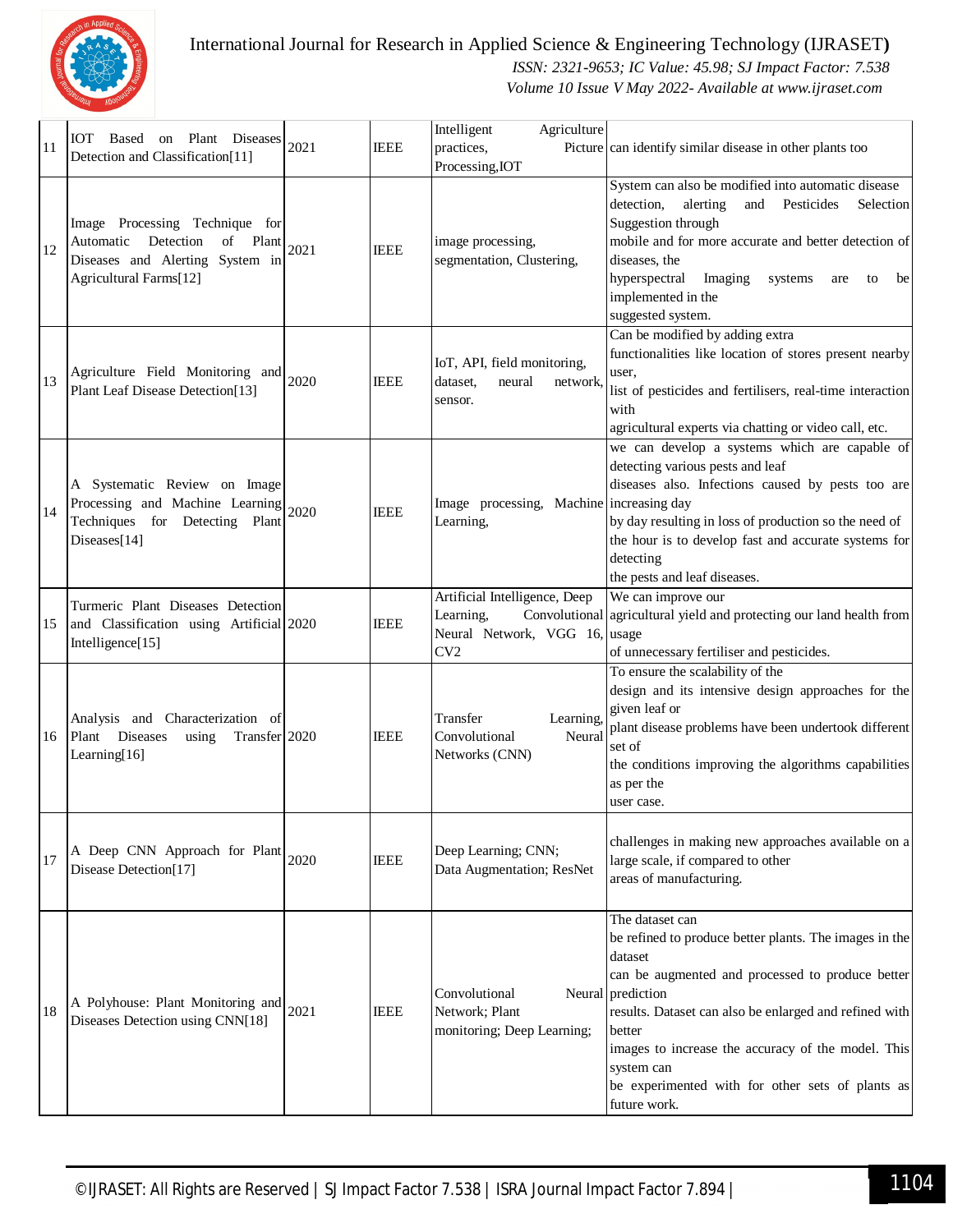International Journal for Research in Applied Science & Engineering Technology (IJRASET**)**



 *ISSN: 2321-9653; IC Value: 45.98; SJ Impact Factor: 7.538 Volume 10 Issue V May 2022- Available at www.ijraset.com*

#### **V. CONCLUSION**

A comparative study is carried out on five types of machine learning classification techniques for recognition of plant disease is done in this review. SVM classifier is used by many authors for classification of diseases when compared with other classifiers. The result shows that CNN classifier detects more number of diseases with high accuracy. In future, other classification techniques in machine learning like decision trees, Naïve Bayes classifier may be used for disease detection in plants and in the sense of helping farmer an automatic detection of all types of diseases in crop to be detected.

#### **REFERENCES**

- [1] Akanksha, E., Sharma, N. and Gulati, K., 2021, January. OPNN: Optimized probabilistic neural network based automatic detection of maize plant disease detection. In 2021 6th International Conference on Inventive Computation Technologies (ICICT) (pp. 1322-1328). IEEE.
- [2] Buja, I., Sabella, E., Monteduro, A.G., Chiriacò, M.S., De Bellis, L., Luvisi, A. and Maruccio, G., 2021. Advances in plant disease detection and monitoring: From traditional assays to in-field diagnostics. Sensors, 21(6), p.2129.
- [3] Orakwue, S.I. and Nwazor, N.O., Plant Disease Detection and Monitoring Using Artificial Neural Network.
- [4] Bedi, P. and Gole, P., 2021. Plant disease detection using hybrid model based on convolutional autoencoder and convolutional neural network. Artificial Intelligence in Agriculture, 5, pp.90-101.
- [5] Akshai, K.P. and Anitha, J., 2021, May. Plant disease classification using deep learning. In 2021 3rd International Conference on Signal Processing and Communication (ICPSC) (pp. 407-411). IEEE.
- [6] Guan, X., 2021, April. A novel method of plant leaf disease detection based on deep learning and convolutional neural network. In 2021 6th International Conference on Intelligent Computing and Signal Processing (ICSP) (pp. 816-819). IEEE.
- [7] Rashmi, N. and Shetty, C., 2021, January. A machine learning technique for identification of plant diseases in leaves. In 2021 6th International Conference on Inventive Computation Technologies (ICICT) (pp. 481-484). IEEE.
- [8] Roy, A.M. and Bhaduri, J., 2021. A deep learning enabled multi-class plant disease detection model based on computer vision. AI, 2(3), pp.413-428.
- [9] Rajpal, N., 2020, December. Black rot disease detection in grape plant (Vitis vinifera) using colour based segmentation & machine learning. In 2020 2nd International Conference on Advances in Computing, Communication Control and Networking (ICACCCN) (pp. 976-979). IEEE.
- [10] Srinidhi, V.V., Sahay, A. and Deeba, K., 2021, April. Plant pathology disease detection in apple leaves using deep convolutional neural networks: Apple leaves disease detection using efficientnet and densenet. In 2021 5th International Conference on Computing Methodologies and Communication (ICCMC) (pp. 1119-1127). IEEE.
- [11] Ead, W.M. and Abbassy, M.M., 2021, March. IOT Based on Plant Diseases Detection and Classification. In 2021 7th International Conference on Advanced Computing and Communication Systems (ICACCS) (Vol. 1, pp. 2030-2033). IEEE.
- [12] Mugithe, P.K., Mudunuri, R.V., Rajasekar, B. and Karthikeyan, S., 2020, July. Image processing technique for automatic detection of plant diseases and alerting system in agricultural farms. In 2020 International Conference on Communication and Signal Processing (ICCSP) (pp. 1603-1607). IEEE.
- [13] Nalawade, R., Nagap, A., Jindam, L. and Ugale, M., 2020, April. Agriculture field monitoring and plant leaf disease detection. In 2020 3rd International Conference on Communication System, Computing and IT Applications (CSCITA) (pp. 226-231). IEEE.
- [14] Gobalakrishnan, N., Pradeep, K., Raman, C.J., Ali, L.J. and Gopinath, M.P., 2020, July. A systematic review on image processing and machine learning techniques for detecting plant diseases. In 2020 International Conference on Communication and Signal Processing (ICCSP) (pp. 0465-0468). IEEE.
- [15] Rajasekaran, C., Arul, S., Devi, S., Gowtham, G. and Jeyaram, S., 2020, July. Turmeric Plant Diseases Detection and Classification using Artificial Intelligence. In 2020 International Conference on Communication and Signal Processing (ICCSP) (pp. 1335-1339). IEEE.
- [16] Bhimavarapu, S. and Vinitha, P.J., 2020, July. Analysis and Characterization of Plant Diseases using Transfer Learning. In 2020 International Conference on Communication and Signal Processing (ICCSP) (pp. 1293-1296). IEEE.
- [17] Marzougui, F., Elleuch, M. and Kherallah, M., 2020, November. A deep CNN approach for plant disease detection. In 2020 21st International Arab Conference on Information Technology (ACIT) (pp. 1-6). IEEE.
- [18] Radha, N. and Swathika, R., 2021, March. A polyhouse: Plant monitoring and diseases detection using cnn. In 2021 International Conference on Artificial Intelligence and Smart Systems (ICAIS) (pp. 966-971). IEEE.